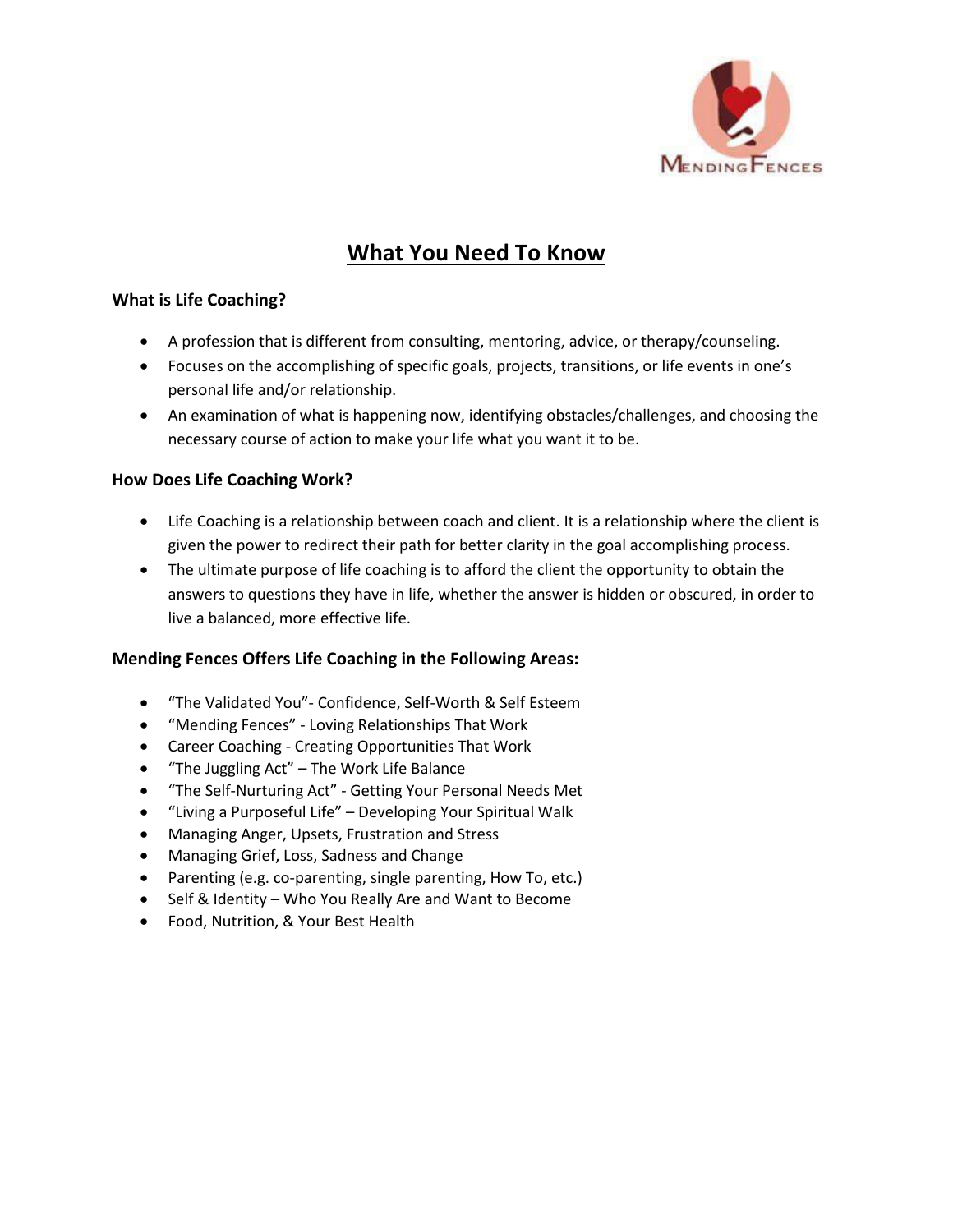

# **Is Life Coaching Right For You? Take Our Quiz!**

On a scale from 1 to 10, rate each of the following statements: (if not applicable, score the item a 5). Next, add up your score and find the appropriate results below.

| 2 3 4 5 6 7 8 9 10<br>$\mathbf{1}$                                     |  |
|------------------------------------------------------------------------|--|
| Don't agree at all - Somewhat agree - Totally agree                    |  |
| I am ready to create more balance in my life.                          |  |
| I am ready to improve my personal or business relationships.           |  |
| I am ready to make real and positive changes in my life.               |  |
| I am ready to find and live my life's purpose.                         |  |
| I am ready and willing to overcome self-limiting beliefs and behavior. |  |
| I am ready to create plans and take action to achieve my goals.        |  |
| I am ready to achieve a sense of fulfillment at work and in my life.   |  |
| I am ready for more fun and enjoyment in my life.                      |  |
| I realize that I have habits that should change.                       |  |
| I'd like to work less and make more money.                             |  |